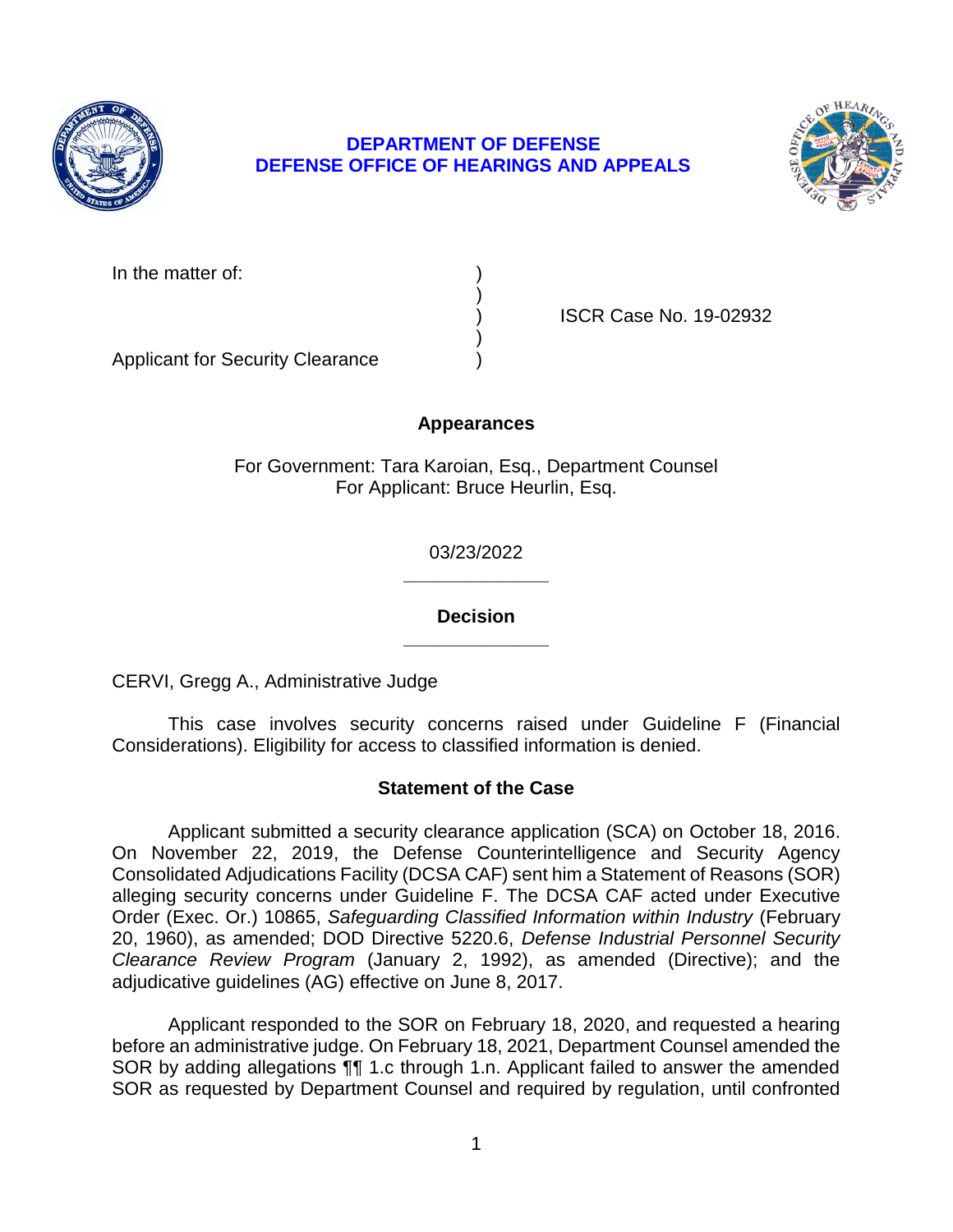at the hearing. The case was assigned to me on July 6, 2021. The Defense Office of Hearings and Appeals (DOHA) issued a notice of hearing on November 16, 2021, scheduling the hearing for December 10, 2021. Upon Applicant Counsel's motion to continue the hearing, the hearing was rescheduled for January 7, 2022, without objection. The rescheduled hearing was held via Microsoft TEAMS video teleconference.

 objection. Applicant testified and submitted Applicant Exhibits (AE) A through K, which were admitted without objection. The record was held open until January 14, 2022, to Government Exhibits (GE) 1 through 6 were admitted into evidence without permit Applicant to submit additional documentary evidence. Applicant submitted Applicant Exhibits (AE) K (resubmitted) through M, which were admitted without objection. DOHA received the hearing transcript on January 18, 2022.

### **Findings of Fact**

 contractor, employed since September 2019. He previously worked for the same company from 2004 to 2009; he was unemployed from 2009 to 2016 due to medical problems, and worked for another defense contractor from October 2016 to February 2018, but left because he suffered from vertigo. He was employed from July to October 2018 as a contract employee for his current company, and was unemployed until being rehired in September 2019. He also owned an unprofitable company from 2011 to 2019. He honorably served in the U.S. Navy from 1986 to 1988. He married in 1991 and divorced in 1996. He remarried in 2000 and has four children, ages 23, 22, 19, and 17. The youngest two children live with him. He earned a bachelor's degree in 1999, started a master's program in 2016, but stopped after discovering his spouse's infidelity. He is currently enrolled in a master's program at a university where he lives, and plans to begin Applicant is a 53-year-old senior engineer and supervisor for a government another program at another university. He currently holds a secret security clearance.

The SOR alleges under Guideline F that Applicant filed a Chapter 7 bankruptcy in February that was discharged in June 1995; he filed a Chapter 13 bankruptcy in 2019 that was dismissed in June 2020 (SOR  $\P\P$  1.a – 1.c). Applicant admitted these allegations. SOR ¶¶ 1.d – 1.f allege student loan collection accounts totaling about \$68,871. SOR ¶ 1.g alleges a past-due car loan for \$2,667, with a total balance due of \$33,805. SOR ¶¶ 1.h – 1.j allege state tax liens totaling about \$47,549. SOR  $\P\P$  1.k and 1.l are tax debts owed to the Federal government totaling about \$84,254; and SOR ¶¶ 1.m and 1.n allege unpaid judgments totaling about \$43,238. Applicant denied SOR allegations  $\P\P$  1.d – 1.n.

 Applicant stated that he suffered from a back injury in 1983 and a football injury in 1985. However, he served in the Navy from 1986 to 1998. In 2010 he was having trouble walking after kidney stone surgery, and from 2011-2016 could not work due to his injuries. He stated that his spine was rebuilt in 2013 and he was unable to walk. After six months, he started working part time and his spouse worked full time. He believed he had financial issues during this time, but was not aware of the extent since his spouse handled the family finances. (GE 6) He began full-time employment again in 2016 until he suffered from vertigo and was released in 2018. In 2018, he began consulting with his current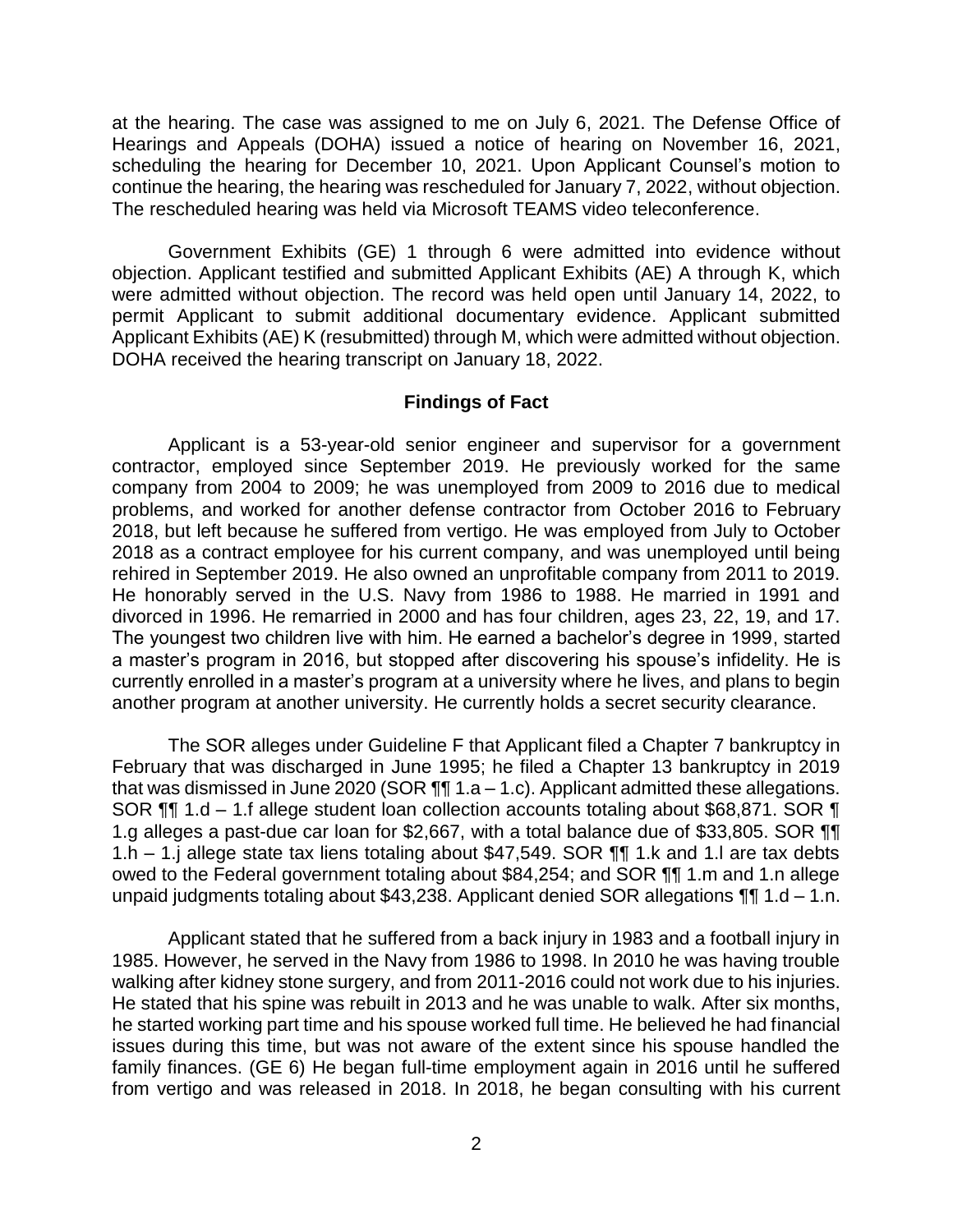employer, but left the contract in October 2018 after being injured in a car accident in September 2018. No independent documentary information confirming Applicant's medical conditions, inability to work, and his personal company's finances were submitted.

 Applicant first filed Chapter 7 bankruptcy in 1995 after his spouse at the time left him with bills that he could not pay. He started school and was permitted to live with his parents but only if he filed bankruptcy. The bankruptcy was discharged in 1995 and he divorced his first spouse in 1996.

 Of note, Applicant did not discuss any marital discord with his current spouse during his hearing and claimed that he and his spouse were not separated, but she was living in state A. When interviewed in 2017, he told the investigator he could not answer his phone because his spouse had "confiscated" his cell phone. He also traveled to sure she would return. He noted that they were not getting along, and therefore, he was unable to provide financial information. When he asked her about finances, she "only yells at him" and she "is taking all the money from their joint account" and he "can only assume that she is paying bills." He and his spouse are not separated, but he noted during the interview that he did not think their car or mortgage payments were being made. In 2016, he caught her having an affair with another man, and in 2017, Applicant and his spouse had a physical altercation over his accusations that she was visiting dating websites. (GE Mexico with his spouse to visit her family, but she did not return with him and he was not 6)

 Applicant purchased a home in state A in 2006. He noted in his 2017 interview that he had not made a payment on his mortgage since 2010. (GE 6) More recently, he was notified in 2019 that the home would be foreclosed on. In an effort to forestall the foreclosure, he filed Chapter 13 bankruptcy in September 2019 to force the mortgage trying to "get my family out of the house in [State A] so that it can be sold." (Ans.) He claimed \$555,651 in secured payments, and \$189,004 in unsecured payments. No company to restructure or modify the mortgage. He lives in State B, and stated that he is principal or interest was paid. (GE 2) The bankruptcy was dismissed in June 2020.

 SOR ¶¶ 1.d and 1.e involve student loans. Applicant obtained student loans in 1995 to 1999 that were later consolidated. He did not begin to pay them until 2009. While unemployed, he did not contact his loan servicing companies regarding his financial status and left his student loans unaddressed from 2009 to 2020. He testified that the loans are now rehabilitated and current. He claimed that he has been paying on the loans since 2019, and that they are not currently in default. Applicant provided a letter from a loan servicing company alleged in the SOR, dated October 29, 2021, stating that his rehabilitated loan has been with student loan servicer N for a few months, and they were inquiring to see if he had "what you need to stay on track repaying your federal student loan." (AE I) He testified that he made his first payment in December 2021, and will start automatic payments of \$360 per month in January 2022, but he was unsure of the exact amount. After the hearing, he provided a personal budget showing a \$350 allocation toward student loans. No financial records of actual payments or a current status of his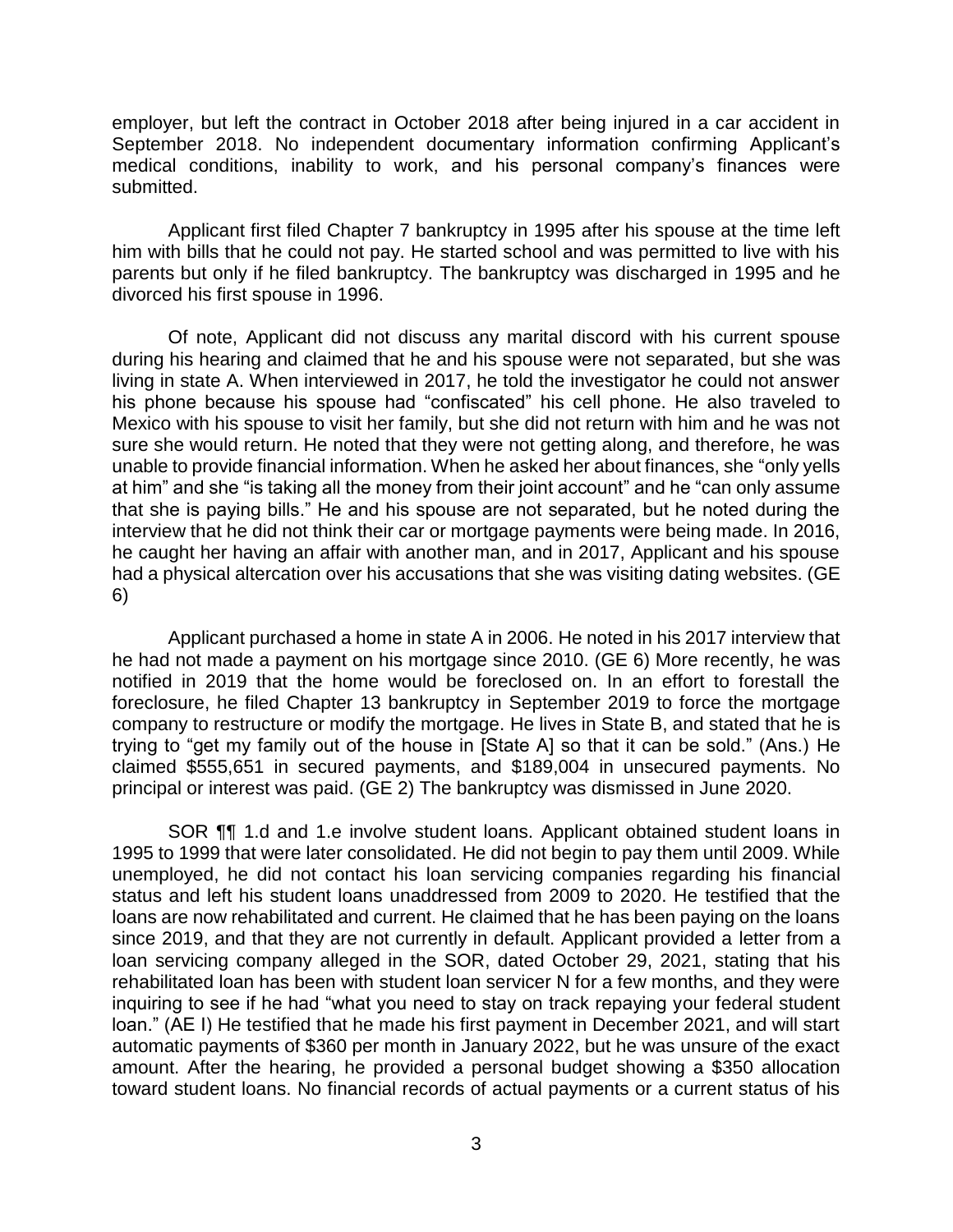student loan accounts were submitted. (AE M) Applicant denied knowledge of a Department of Education (DOE) collection alleged in SOR ¶ 1.f but said he would research it. He testified that he called the DOE in late December 2021, and left a message, but has not contacted them since and remains unaware of the DOE debt. His 2017 credit report shows a DOE deferred student loan, and his 2021 credit report shows the DOE account in collections with \$6,300 past due. (GEs 4 and 5)

 Regarding SOR ¶ 1.g that alleges a past-due car loan, Applicant noted in his 2017 interview, that he purchased a car in 2008, but that he had not made a payment on it since 2010. (GE 6) He testified that the SOR debt was for a car loan for his spouse, and the car was destroyed. He claimed the insurance company took the car and paid the loan. Applicant listed the debt in his Chapter 13 bankruptcy filing, but has not inquired about the status of the loan with the creditor. Applicant's February 2021 credit report shows he was about four payments past due at that time, and owes a total of \$33,805. No independent documentation showing the current status of the loan or any insurance payoff was provided.

 SOR ¶¶ 1.h – 1.j allege state tax liens from two states, and SOR ¶¶ 1.k and 1.l are tax debts owed to the Federal government. Applicant was aware of the debts in September 2019 as they were included in his Chapter 13 bankruptcy filing. He testified that he was taxed in each state that has filed liens, but did not believe he owed taxes. He claimed that he lived in state B from 2004 to 2006, and was aware of his tax obligations in 2016. He claimed his income taxes were paid by a consulting company. He acknowledged living and working in state A from 2006 to 2019, and failed to file state A income tax returns for tax years 2006 to 2009. He claimed a tax preparer told him in 2016 or 2017 that he did not have to file returns that were over 10 years old.

 Applicant testified that he did not have income in 2010 or 2011, so he did not file any tax returns. He claimed he filed state and Federal tax returns in 2012, but did not remember if he owed any tax, but believes he always received a refund from returns that were filed. He also testified that he believes he filed Federal tax returns for tax years 2013 to 2020, and thinks he received refunds. He claimed that he has paid Federal taxes owed, but did not provide IRS transcripts or other evidence of payments. Applicant's 2017 credit report shows tax liens since 2010. (GE 5) He could not recall getting any tax debt notices. Of note, Applicant's financial plan, submitted after the hearing, shows his denial of tax debt allegations, but does not explain any action taken with regard to the debts. He also does not have an allocation toward tax debts in his budget. He testified that he found out in 2016 that he did not file Federal and state tax returns from 2006 to 2009. He spoke to state A tax authority the week of his hearing, and said he made arrangements to resubmit unfiled tax returns. He stated that he intends to refile tax returns for 2006 to 2009 in state A, 2005 or 2006 in state B, and 2005 to 2009 Federal returns after the hearing. After the hearing, Applicant submitted a copy of a check for \$1,047, dated January 2, 2022, apparently written to pay a state A tax assessment from November 4, 2021. (AE L) No information confirming that tax authority's receipt of payment was submitted.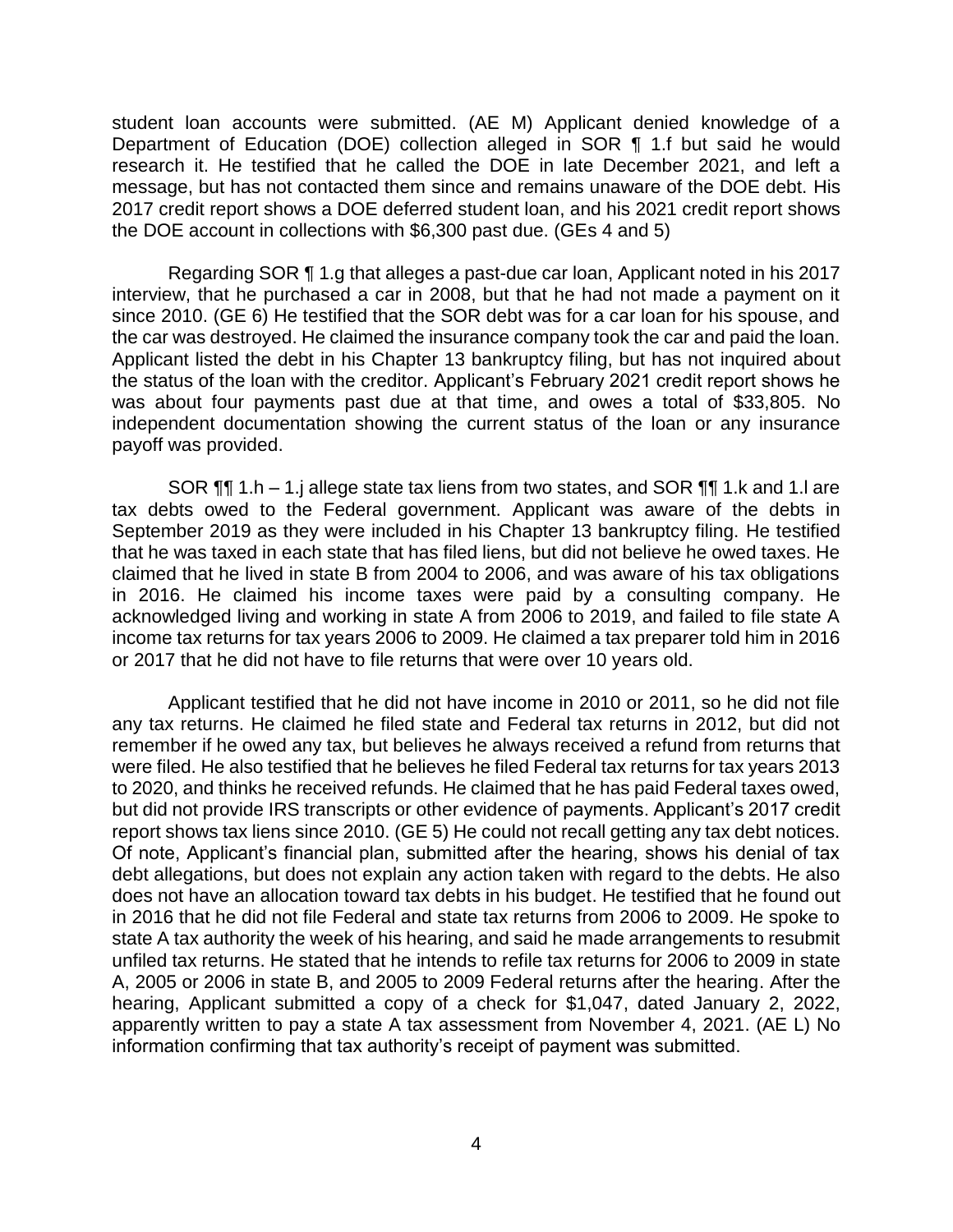SOR ¶¶ 1.m and 1.n allege two judgments. (GE 5) One for a mobile-home loan that he purchased for his wife in another state while they were separated. He stopped making payments in 2011 and he assumed the home was repossessed and the loan foreclosed. He did not believe he owed any remaining balance. However, he had done nothing to address the debt or confirm its status. The other judgment was for a finance company debt. He testified that he was unaware of the judgment or the basis of the debt, but had not contacted the creditor nor made any effort to determine its status.

 friend, and his son who is serving in the Navy, attesting to the importance of his job, his loyalty, and the lack of security incidents or other behaviors that would make him a risk to national security. Of note, the letters appear to use similar language and format, and awards and certificates. He has cash assets of about \$6,000 to \$8,000, and a 401k retirement account valued at \$70,000, however he borrowed \$7,000 to \$10,000 from it in 2020. He had financial counseling in 1995 and presumably in 2019, coincident with his Applicant provided several character letters from coworkers, a long-standing none discuss his financial history. He also provided many educational and employment bankruptcy filings.

#### **Policies**

 "[N]o one has a 'right' to a security clearance." *Department of the Navy v. Egan*, 484 U.S. 518, 528 (1988). As Commander in Chief, the President has the authority to "control access to information bearing on national security and to determine whether an individual is sufficiently trustworthy to have access to such information." *Id.* at 527. The President has authorized the Secretary of Defense or his designee to grant applicants eligibility for access to classified information "only upon a finding that it is clearly consistent with the national interest to do so." Exec. Or. 10865 § 2.

 National security eligibility is predicated upon the applicant meeting the criteria contained in the adjudicative guidelines. These guidelines are not inflexible rules of law. Instead, recognizing the complexities of human behavior, an administrative judge applies these guidelines in conjunction with an evaluation of the whole person. An administrative administrative judge must consider a person's stability, trustworthiness, reliability, discretion, character, honesty, and judgment. AG ¶ 1(b). judge's overarching adjudicative goal is a fair, impartial, and commonsense decision. An

 The Government reposes a high degree of trust and confidence in persons with access to classified information. This relationship transcends normal duty hours and endures throughout off-duty hours. Decisions include, by necessity, consideration of the possible risk that the applicant may deliberately or inadvertently fail to safeguard classified information. Such decisions entail a certain degree of legally permissible extrapolation about potential, rather than actual, risk of compromise of classified information.

 Clearance decisions must be made "in terms of the national interest and shall in no sense be a determination as to the loyalty of the applicant concerned." Exec. Or. 10865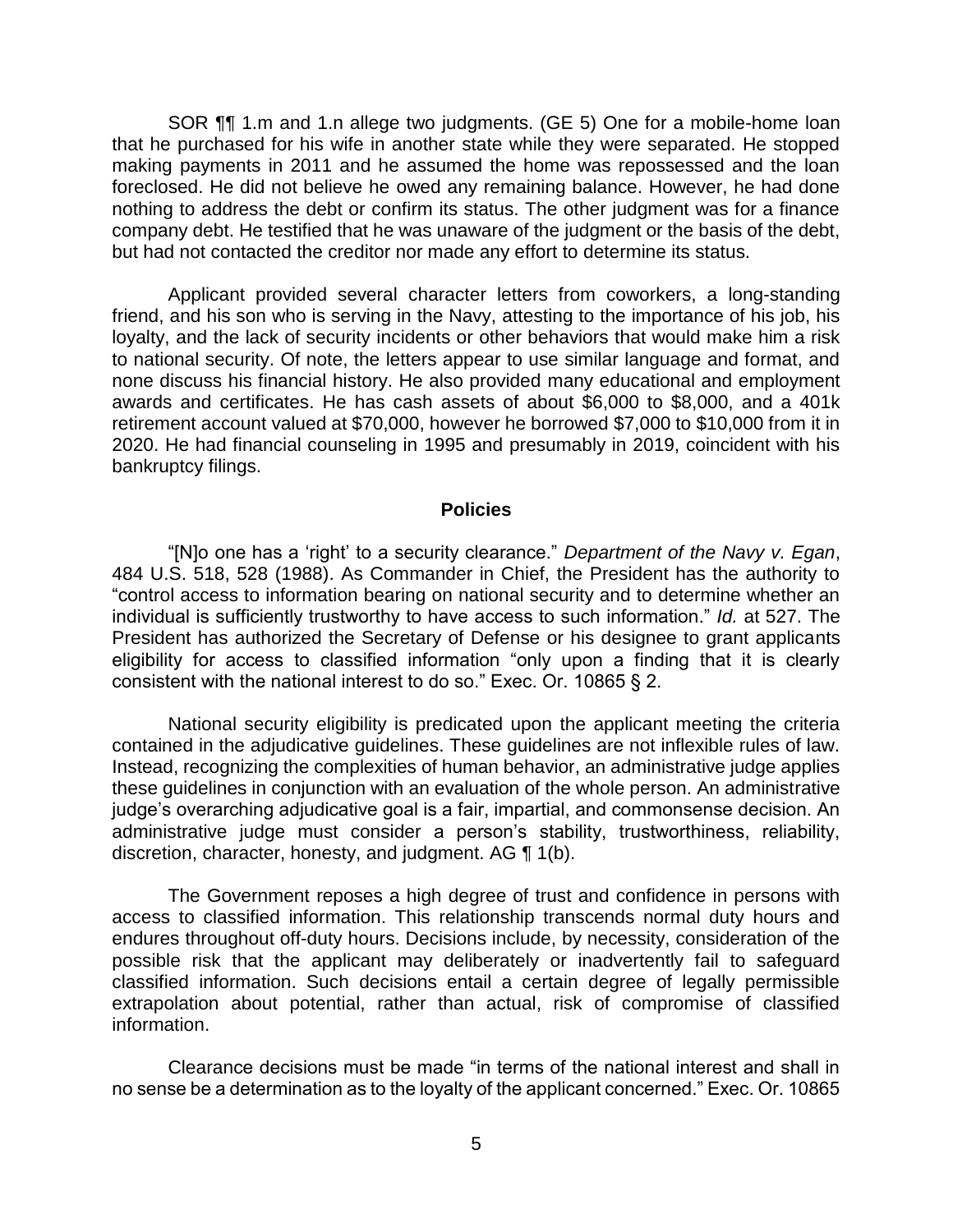§ 7. Thus, a decision to deny a security clearance is merely an indication the applicant has not met the strict guidelines the President and the Secretary of Defense have established for issuing a clearance.

 Initially, the Government must establish, by substantial evidence, conditions in the personal or professional history of the applicant that may disqualify the applicant from being eligible for access to classified information. The Government has the burden of establishing controverted facts alleged in the SOR. *Egan*, 484 U.S. at 531. "Substantial evidence" is "more than a scintilla but less than a preponderance." *See v. Washington Metro. Area Transit Auth.*, 36 F.3d 375, 380 (4th Cir. 1994). The guidelines presume a nexus or rational connection between proven conduct under any of the criteria listed therein and an applicant's security suitability. *See, e.g.,* ISCR Case No. 12-01295 at 3 (App. Bd. Jan. 20, 2015).

 Once the Government establishes a disqualifying condition by substantial evidence, the burden shifts to the applicant to rebut, explain, extenuate, or mitigate the facts. Directive ¶ E3.1.15. An applicant has the burden of proving a mitigating condition, and the burden of disproving it never shifts to the Government. *See, e.g.,* ISCR Case No. 02-31154 at 5 (App. Bd. Sep. 22, 2005).

An applicant "has the ultimate burden of demonstrating that it is clearly consistent with the national interest to grant or continue his security clearance." ISCR Case No. 01- 20700 at 3 (App. Bd. Dec. 19, 2002). "[S]ecurity clearance determinations should err, if they must, on the side of denials." *Egan*, 484 U.S. at 531; *see,* AG ¶ 1(d).

### **Analysis**

### **Guideline F: Financial Considerations**

The security concern under this guideline is set out in AG ¶ 18:

 Failure to live within one's means, satisfy debts, and meet financial obligations may indicate poor self-control, lack of judgment, or unwillingness to abide by rules and regulations, all of which can raise questions about an individual's reliability, trustworthiness, and ability to protect classified or sensitive information. . . .

The relevant disqualifying conditions under AG ¶ 19 include:

- (a) inability to satisfy debts;
- (c) a history of not meeting financial obligations; and

(f) failure to file or fraudulently filing annual Federal, state, or local income tax returns or failure to pay annual Federal, state, or local income tax as required.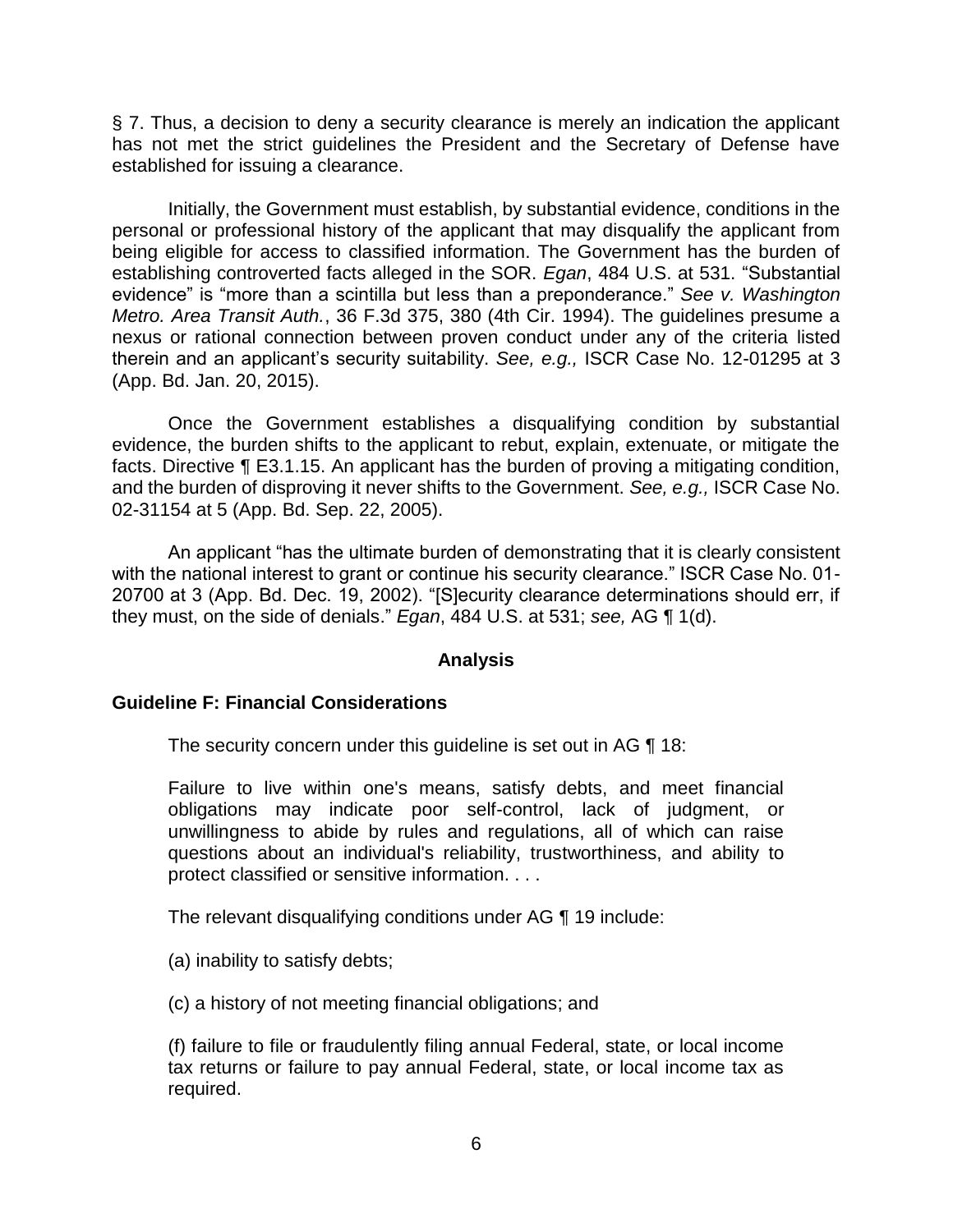Applicant's admissions, testimony, and the documentary evidence in the record are sufficient to establish the disqualifying conditions AG ¶¶ 19(a), (c), and (f). Although Applicant's failure to file tax returns was not specifically alleged in the SOR, his unalleged conduct may be considered to decide whether a particular adjudicative guideline is applicable, to evaluate evidence of extenuation, mitigation, or changed circumstances, or as part of a whole-person analysis. ISCR Case No. 03-20327 at 4 (App. Bd. Oct. 26, 2006). I have considered Applicant's failure to timely file state and federal tax returns for these limited purposes.

The following mitigating conditions under AG ¶ 20 are potentially relevant:

(a) the behavior happened so long ago, was so infrequent, or occurred under such circumstances that it is unlikely to recur and does not cast doubt on the individual's current reliability, trustworthiness, or good judgment;

(b) the conditions that resulted in the financial problem were largely beyond the person's control (e.g., loss of employment, a business downturn, unexpected medical emergency, a death, divorce or separation, clear victimization by predatory lending practices, or identity theft), and the individual acted responsibly under the circumstances;

(c) the individual has received or is receiving financial counseling for the problem from a legitimate and credible source, such as a non-profit credit counseling service, and there are clear indications that the problem is being resolved or is under control;

(d) the individual initiated and is adhering to a good-faith effort to repay overdue creditors or otherwise resolve debts;

(e) the individual has a reasonable basis to dispute the legitimacy of the past-due debt which is the cause of the problem and provides documented proof to substantiate the basis of the dispute or provides evidence of actions to resolve the issue; and

(g) the individual has made arrangements with the appropriate tax authority to file or pay the amount owed and is in compliance with those arrangements.

 Applicant has a long history of financial irresponsibility. He has had debt accumulation and a history of avoidance of tax obligations to include an inability or unwillingness to comply with income tax filing requirements and payment of taxes owed. his from working or maintaining employment, and I give him the benefit of the doubt that his medical problems impacted his finances. However, he has done little to address his debts and delinquent tax obligations. Likewise, his recent rehabilitation of his student loan He has shown little concurrent effort to resolve his financial obligations until his security eligibility was in jeopardy. He has alleged substantial medical concerns that prevented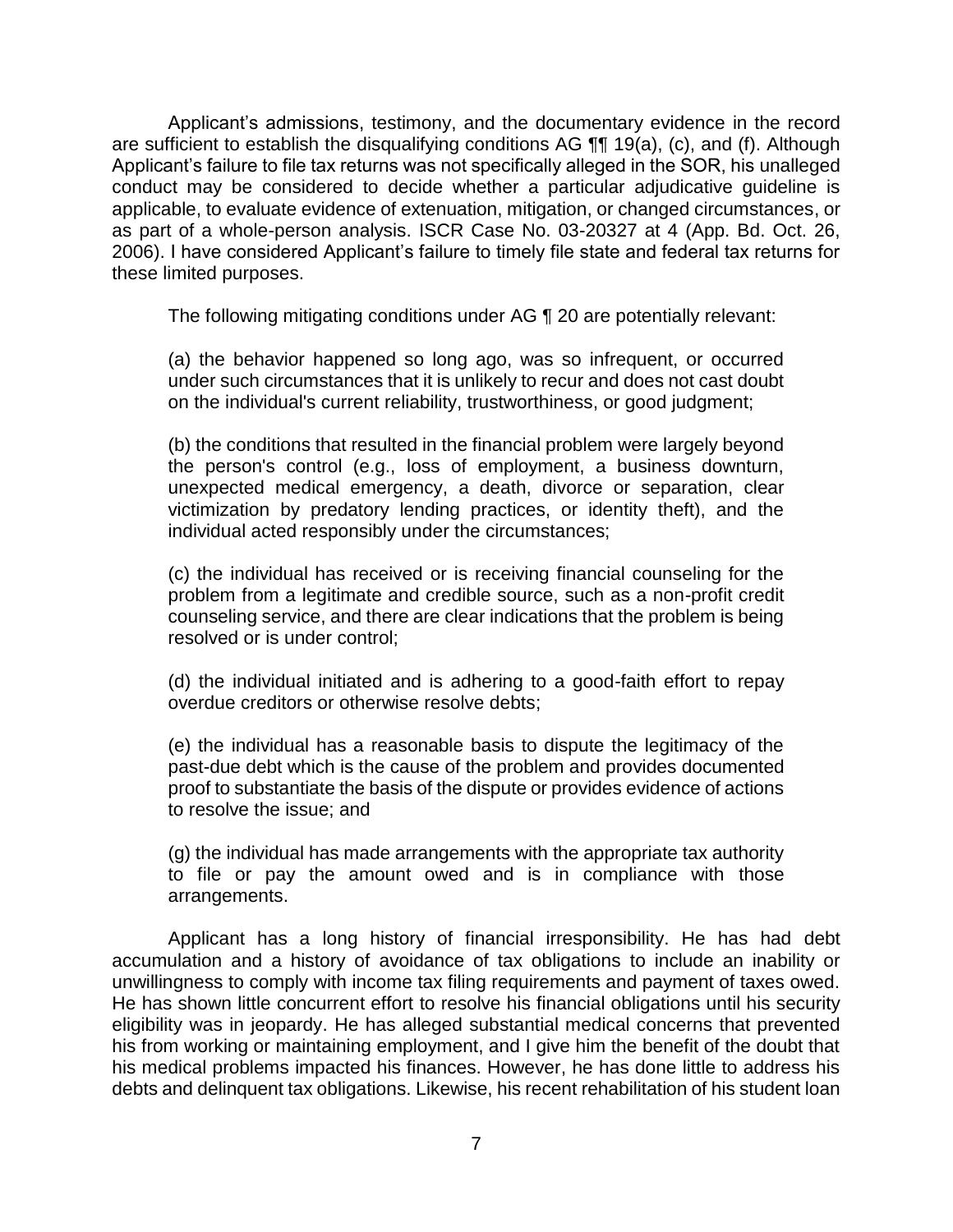debts is long overdue and he has not established a track record of consistent, regular payments to invoke mitigating credit.

 The guideline encompasses concerns about a person's self-control, judgment, and other qualities essential to protecting classified information. A person who is financially irresponsible may also be irresponsible, unconcerned, or negligent in handling and 2012). Failure to comply with tax laws suggests that an applicant has a problem with abiding by well-established government rules and systems. Voluntary compliance with rules and systems is essential for protecting classified information. *See, e.g.,* ISCR Case No. 16-01726 at 5 (App. Bd. Feb. 28, 2018). A person who fails repeatedly to fulfill his or her legal obligations, such as filing tax returns and paying taxes when due, does not demonstrate the high degree of good judgment and reliability required of those granted access to classified information. *See, e.g.,* ISCR Case No. 17-01382 at 4 (App. Bd. May safeguarding classified information. *See* ISCR Case No. 11-05365 at 3 (App. Bd. May 1, 16, 2018).

 Applicant stated that he intends to file delinquent tax returns and pay tax debts if owed, but has done too little, too late. Intentions to pay debts in the future are not a substitute for a track record of debt repayment or other responsible approaches. *See*  ISCR Case No. 11-14570 at 3 (App. Bd. Oct. 23, 2013). There is insufficient evidence for a determination that Applicant's financial problems will be resolved within a reasonable period and that he can obtain and maintain a measure of financial responsibility. His financial issues continue to cast doubt on his current reliability, trustworthiness, and good judgment.

 Overall, Applicant's financial responsibility is questionable, and he has a poor track record with respect to Federal and state income tax compliance. He had many years to resolve his tax obligations, yet allowed them to remain unresolved until his security clearance was jeopardized. Even then, he was slow to respond to the red flags raised about his tax delinquencies and other debts since completing his SCA and during the investigation process. He may have to wrest control of his finances from his spouse, but in any event, the record reflects a failure to show reasonable knowledge and ultimate control of his finances. Despite some conditions outside of his control, a payment to a state tax authority, and some financial counseling, no mitigation credit fully applies. Applicant's meager efforts were too late to establish financial responsibility and a reliable track record of debt resolution. Based on the record presented, I am not convinced he fully grasps the reality of his financial obligations or has taken full responsibility for his financial situation.

### **Whole-Person Concept**

 Under AG ¶¶ 2(a), 2(c), and 2(d), the ultimate determination of whether to grant national security eligibility must be an overall commonsense judgment based upon careful consideration of the guidelines and the whole-person concept. Under the whole-person concept, the administrative judge must evaluate an applicant's eligibility for a security clearance by considering the totality of the applicant's conduct and all relevant